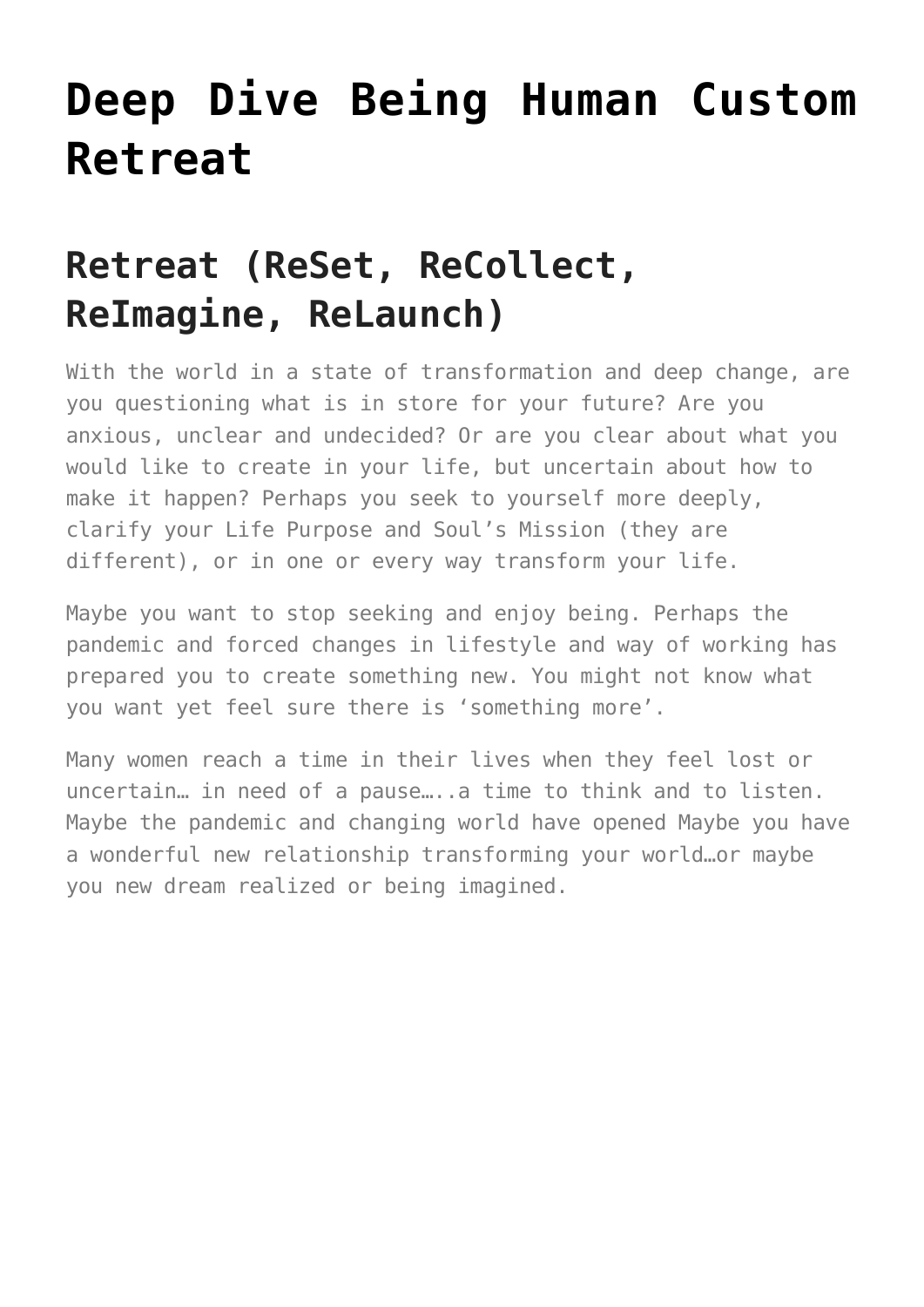

[CONTACT ME TO CUSTOMIZE YOUR PERSONAL RETREAT](http://beinghumanlife.com/contact/)

## **If this is you, then a private custom retreat may be what your life is asking you to do!**

- Are you fulfilling your potential?
- Are you consistently as awake, happy, healthy, selfactualized, content and vibrantly joyful as you want to be?
- Do you yearn to create a more awake, brave, gutsy bold and inspired lifethat embodies your inner wisdom and expresses your authentic self?
- Are you frustrated with a lack of follow-through of your intentions and desires or integrating and applying learning from books or other courses?
- Is there a creative project, a book, the taking on or releasing of an old program, habit, that you wish to replace as a means to empowering yourself?
- Maybe you have a sense of a higher potential wanting to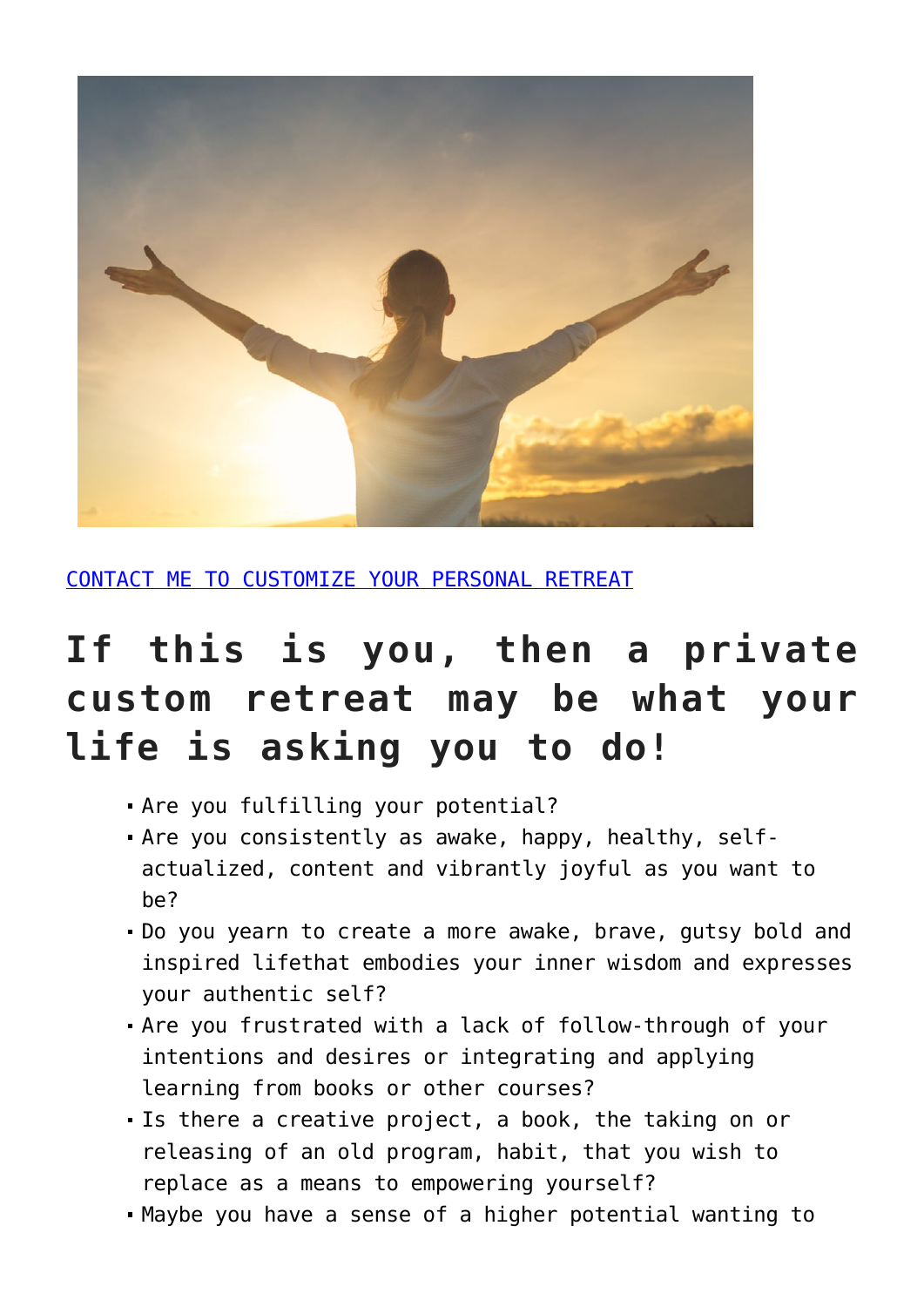emerge through you? Asking yourself What is my Soul's Mission and my Life Purpose?

#### [LET'S TALK](http://beinghumanlife.com/contact/)

*"Transformation does not happen from an external source or someone else changing you; transformation is an inner self re-imagining and re-imagineering of what you are now and have been to what you desire to and will become."*

*– Nina*



The transformation journey starts when you aspire to do the work that is truly meaningful to you. It is usually sparked with a life event or spiritual awakening. Sometimes that awakening occurs spontaneously, and often it evolves with a nagging, growing discontent and questioning of things that once made sense or that you never questioned.

*Life meaning and deeper fulfillment is inner-driven because it is the outward expression of your inner self.*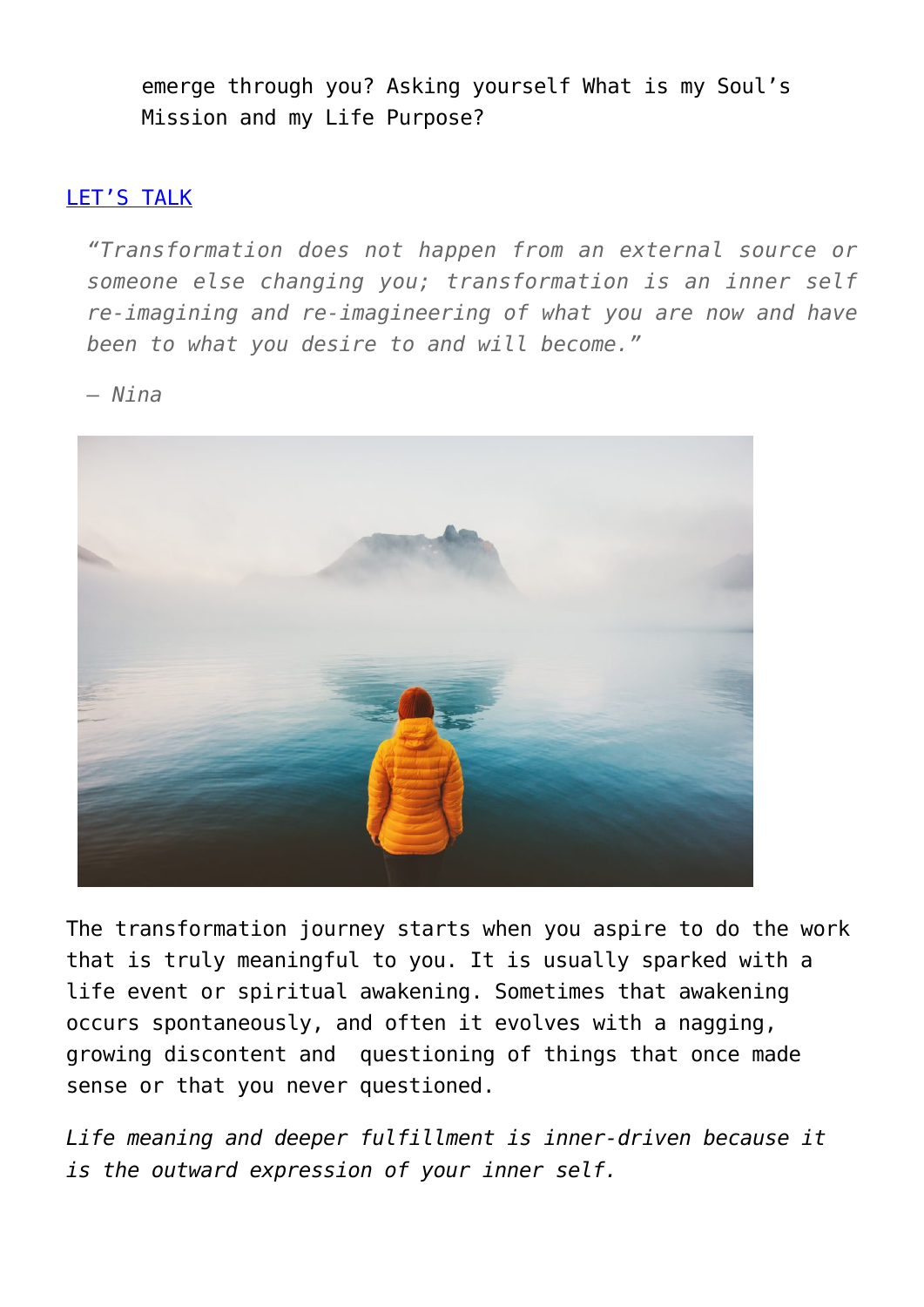Whatever your desires and yearnings, your confusion, you BIG questions, it is your burning desire that serves as the fuel to visualize, re-imagine and reframe your perspectives, in the creative process, that will help you realize and manifest the Next Act of your life.

### **About The Retreat Experience**

## **The Retreat experience has many parts designed to support your transformation:**

- 4 nights at a beautiful Colorado, Superior North Shore or Sedona location that together you choose with Coach Nina. I will give you options to choose from that fit your personal needs.. Options include a wide range of luxury or more natural locations that regular travelers would not know about, so just know that you will be afforded a very personalized experience starting with your restful retreat spot. You are responsible for lodging fees and travel expenses.
- You will choose your own healthy, nutritious and delicious meals from options to suit your culinary preferances and dietary needs. As a wellness Coach, Nina always brings healthy snacks along so get ready to be inspired by whole foods and treats.
- Time for energy work with Nina or bodywork that you choose from a menu of treatments. (fee not included)
- Full retreat activity program designed by Nina that may include (based on weather predictions) walking and/or trail hiking geared to your fitness level; or stay in high mountains including hot springs soaking included)
- 1:1 coaching sessions with Master Certified Coach Nina during your retreat along with 1 preparation session before you arrive and 1 upon your return home.